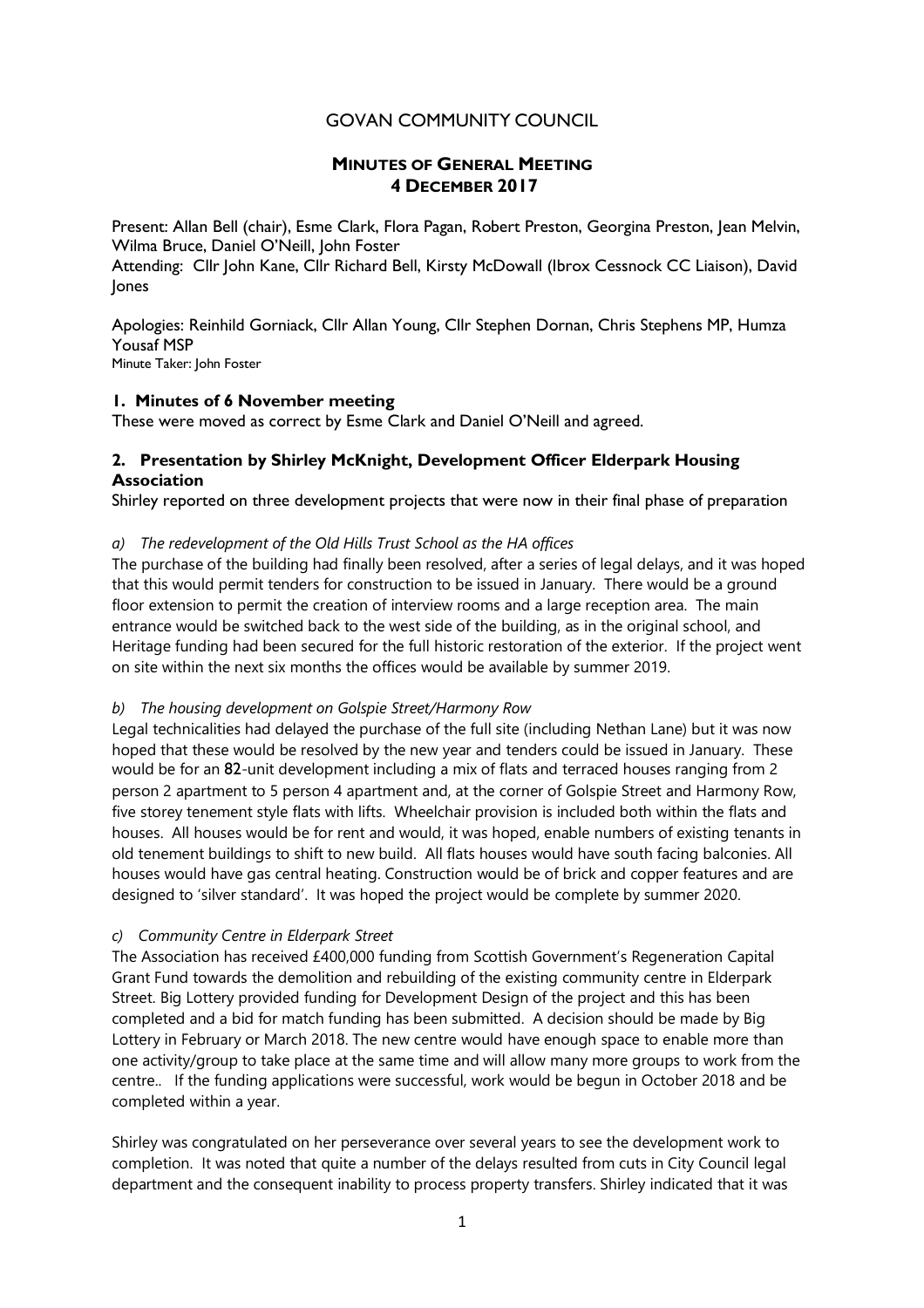the wish of the HA to undertake further new build for rent but there was very little land available for development in Elderpark and that GHA/Wheatley Group had secured most of the land east of Govan Cross.

## **3. Matters arising**

## *a) Membership of the Community Council*

The Secretary is writing to those who stood for election but failed to get elected saying that they would be very welcome to attend as associate members (the letters will be distributed by Stephen Dowling of Democratic Services on our behalf). The Secretary will also write formally to the City Council requesting that our membership be increased to 14.

*b) Proposals resulting from the 29 September annual strategy meeting with elected representatives – actions to be taken*

# **i) QEUH**

The minute secretary had been contacted by the office of Humza Yousaf about our concerns. It was agreed that the two issues of strategic importance, underlying the problems of staff turnover and the continuing failure to meet targets for A&E waiting times, were:

The shortage of new nurses coming out of training as a result of the cuts in numbers of training places in 2012

The public sector pay cap which had significantly reduced nurses pay – resulting in nurses going into the private sector and hospitals being forced to hire agency nurses from the private sector at much greater cost.

The Scottish government, through the good offices of our MSP, should therefore be asked to fund a real increase in nurses' pay and increase the number of training places for nursing staff.

## **ii) BAE Clyde yards**

Chris Stephens MP is arranging attendance by TU reps from the yards at our January meeting. The key issue that would determine continuing employment post-2030 was whether or not the yard secured the tenders for the Type 31 Frigates as originally promised.

## **iii) Rights of asylum seekers**

Chris Stephens was arranging for attendance by an asylum seeker at our February meeting to discuss the right of asylum seekers to secure paid employment, currently barred.

## **iv) Housing provision for older people**

A letter should go to the Scottish Housing Regulator as previously agreed and an enquiry lodged with Stephen Lamb (AndersonBellChristie.com) as to the status of provision of housing for older people in the Transformational Regeneration Area plan covering Govan. Allan Bell had attended the TRA consultation meeting being under the auspices of Ibrox Cessnock CC on 15 November in the Clyde Hall concerning the Wheatley Group's proposals for the redevelopment of the currently vacant land in East Govan and Ibrox.

## **v) City Bus Transport**

A letter should go to Humza Yousaf as Minister for Transport asking that the scope for any local authority based regulation should be enabled at *regional* (combined LA) level in the Bill currently before the Scottish Parliament. Cllrs Kane and Young had raised issues of electronic signage with SPT.

## **vi) New joint initiative against dog fouling**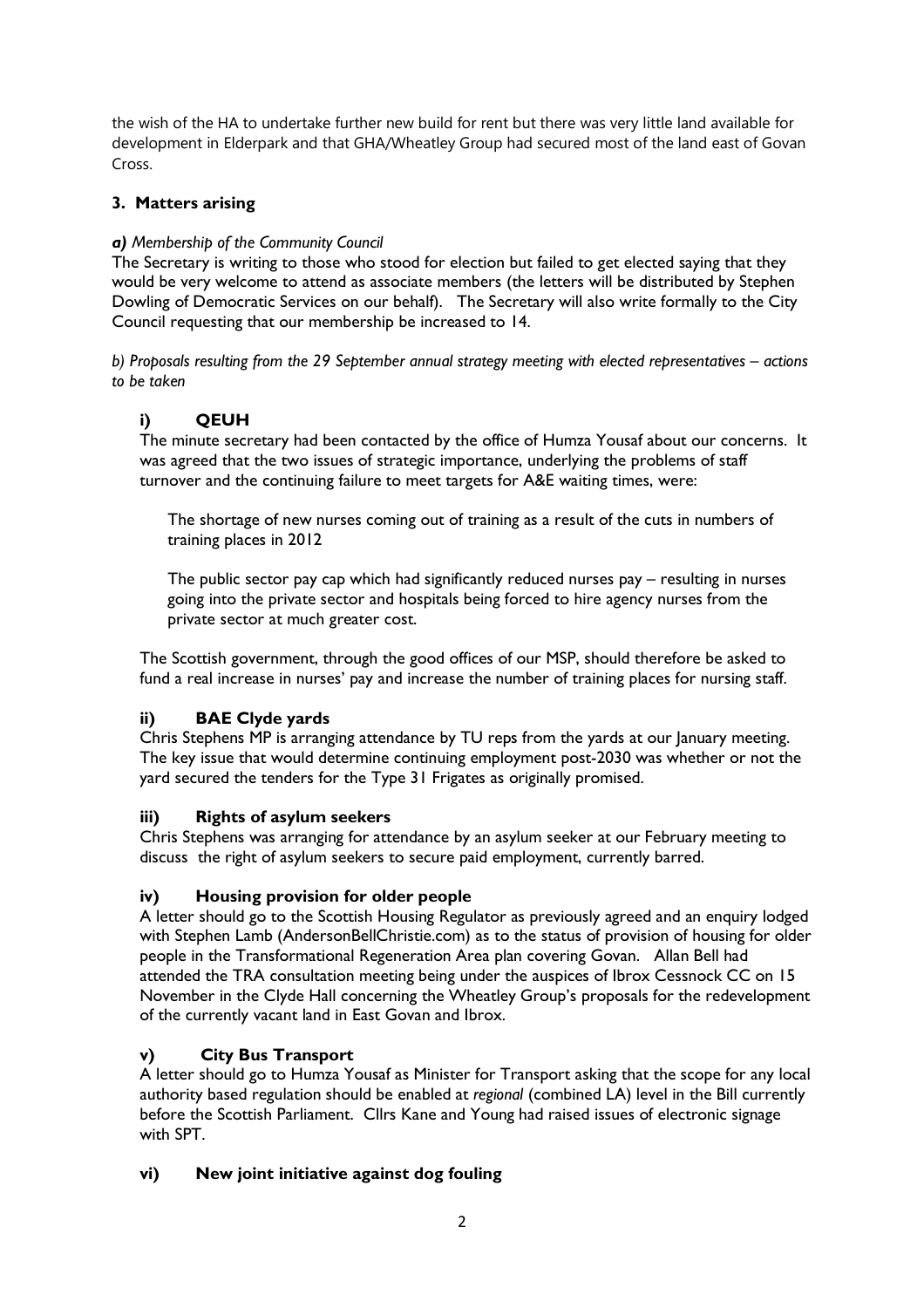Cllr Young and Cllr Kane continued to seek resourcing from LES.

#### *c) Proposed overnight accommodation for refugee/asylum seekers in Fairlie Street*

Alan Bell reported on the visit to the current centre in Anderson that provided overnight accommodation for males only (currently around 20 each night in accommodation provided by the Church of Scotland). The centre was in a residential area. No problems had ever been reported. The centre was very well organised with two full time workers and plenty of volunteers – although more facilities were needed. This would be provided by the development in Fairlie Street with accommodation on two levels for men and women separately, showers and living space. The meeting indicated its support for the proposed move to Fairlie Street. For Ibrox Cessnock Community Council Kirsty McDowall reported on the differing opinions locally. It was agreed to wait until planning application had been formally lodged and then indicate our support.

#### *d) East Govan*

There remained no firm information as to whether there was the basis for a renewed community council in the East Govan area. The meeting reaffirmed its support for a joint initiative with Ibrox-Cessnock to ensure CC representation for East Govan if no community council could be reestablished.

#### *e) Police Issues*

Our Chair reported on discussions with Sergeant Inglis and the current spate of thefts from cars. It was hoped that police representation at meetings could be restored.

#### *f) Shopping trolleys*

Trolley littering continued – with most currently from Lidl. Cllr John Kane had continued discussions with the management in Asda and had approached the City Council Chief Executive to see whether a by-law could be created to fine offending stores.

#### *g) Mary Barbour statue*

It now looked likely that the statue would be unveiled on International Women's Day 8 March 2018. Progress was being made in discussions with the SPT Board. All previous arrangements with local schools and donor organisations were being carried forward.

## *h) Graving dock site: planning permission process commencing*

Councillor Kane reported on the new proposals, announced that day, by Ferguson Marine for the site to be restored to use for ship repair with some additional redevelopment. Cllr Young had sent a message to clarify the restrictions on the City Council's ability to provide a subsidy to the New City Vision bid to enable the provision of housing for affordable rent. As strategic housing authority its resources from government were currently restricted to the TRA on the other side of Govan Road. Cllr Kane noted that local housing providers were also reluctant to see public money from the City Deal and elsewhere go to subsidise what was a private development. NCV plans indicated that the first two blocks of housing nearest Clydebrae Street were to be for 'mid-market' rent and the third block for sale.

Danny O'Neill had attended the film showing on 21 November and expressed sympathy for the proposals to preserve the site as a graving dock and heritage centre.

The meeting agreed to reserve its position until further information was available. There was little support for expensive housing that catered for high-income residents who would have little contact with the wider community and which would deny the land and potential employment to local people.

## *i) Lyceum building*

There was no further development.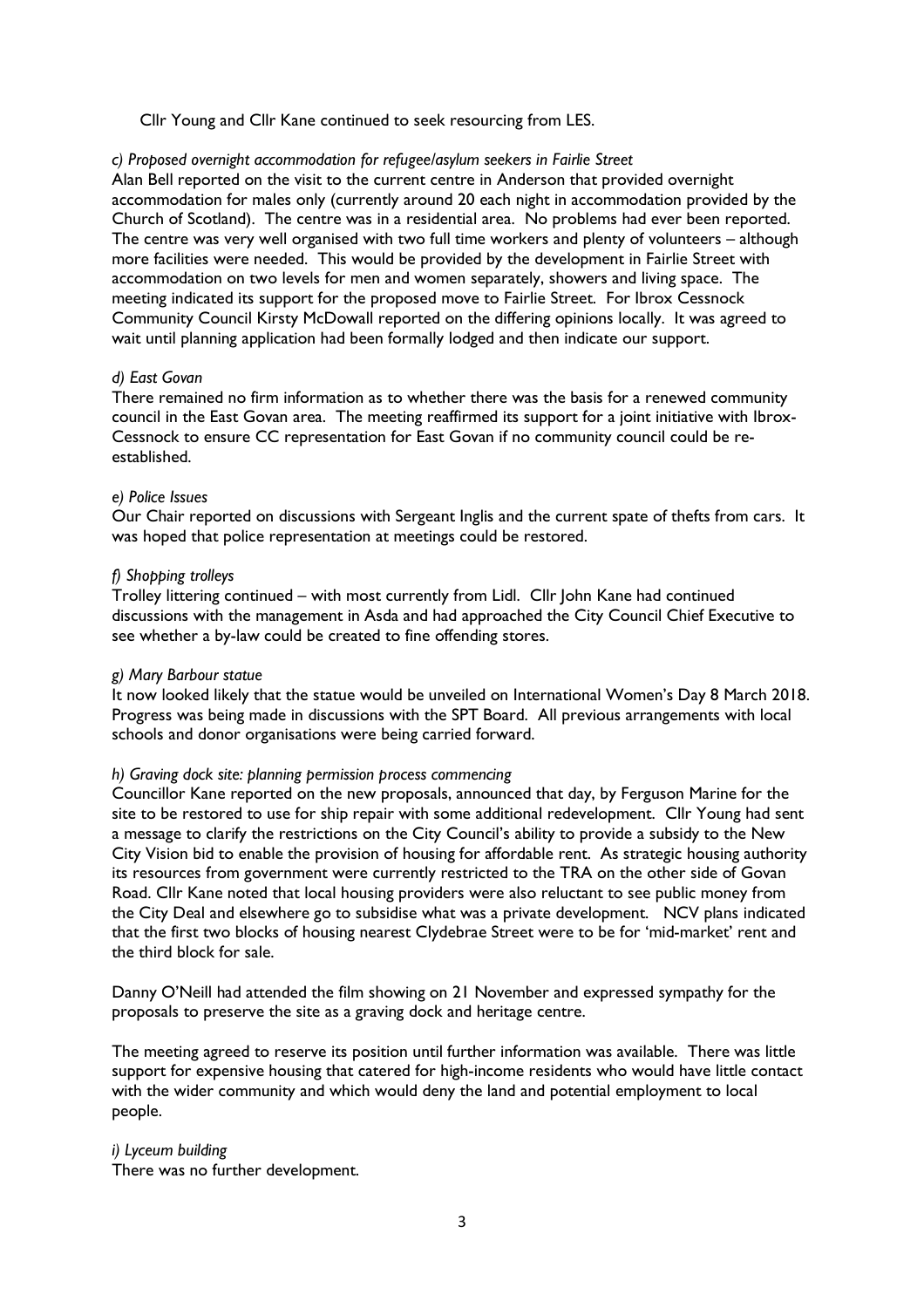## *j) Shaw Street-Langlands Road circuit: traffic hazard*

So far there had been no response from James Rodden of LES about an assessment – particularly covering traffic flow between 8.30 and 11 am – of traffic hazards arising from the current two-way traffic system.

#### *k) Scottish Fire and Rescue Service*

The new Local Service Delivery Review Report had been published. Cllr Kane indicated that the report to the Local Area Committee indicated some causes for concern and that funding cuts could mean that Govan Fire Station would no longer be able to guarantee the presence of two fire tenders. Given the presence of the hospital and the shipyard locally, this was felt to be a potentially very serious development and, should it materialise, objections should be made.

#### **4. POLICE REPORT**

No police representative was present.

## **5. COMMUNITY COUNCIL ORGANISATION**

#### **a) Accounts**

The accounts had now been audited, thanks to the Chair, and would be sent to the CCRC immediately

#### **b) Changing signatures on the bank account with the Royal Bank of Scotland**

Now that the paperwork had been returned from auditor our Secretary would ensure that new signatures were secured.

## **c) Govan Letter**

This had now been printed. The cost for 1,200 A3 folded in full colour had been £205. Our Secretary had distributed though Harhill and parts of Elderpark and, additionally, all community centres, HAs and health centres had been covered.

#### **d) Community Council responsibilities**

Danny O'Neill had set up a twitter account and established, so far, fifty followers – mainly other community councils and organisations in the Govan area. He was congratulated on this initiative. Other new members were asked to consider what areas they might take up  $-$  in terms on planning, environment, publicity, youth liaison.

## **6. PLANNING**

**Edmiston Drive**: football memorabilia on Saturdays – no objection

**Encroute Catering 58 Elderpark Workspace**: 10 am to 10 pm off-sales license Secretary to check with Workspace management. No objection if intent was to facilitate offsite catering business

## **7. CORRESPONDENCE**

#### *Macmillan Cancer charity*

Contact had been made via our twitter account to request a speaker to our meeting. It was agreed to reserve time at our March meeting.